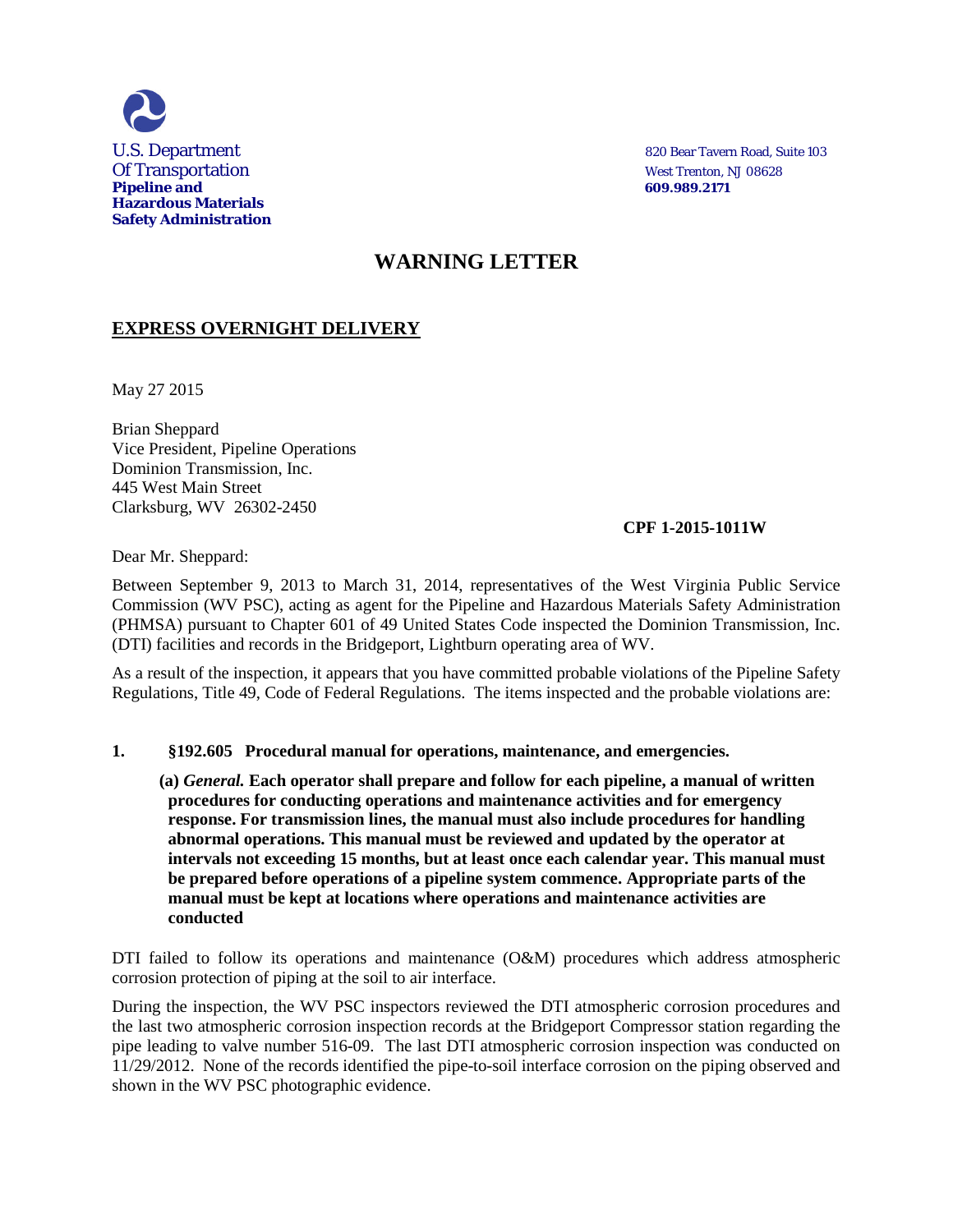#### **2. §192.605 Procedural manual for operations, maintenance, and emergencies.**

 **(a)** *General.* **Each operator shall prepare and follow for each pipeline, a manual of written procedures for conducting operations and maintenance activities and for emergency response. For transmission lines, the manual must also include procedures for handling abnormal operations. This manual must be reviewed and updated by the operator at intervals not exceeding 15 months, but at least once each calendar year. This manual must be prepared before operations of a pipeline system commence. Appropriate parts of the manual must be kept at locations where operations and maintenance activities are conducted**

DTI failed follow their procedure for calculating the capacity of relief valves. Dominion Transmission, Inc. Relief Valve and Regulator Calculator Operation Manual dated January 11, 2010 Paragraph 1.1.3. states "Model input data includes a full description of the valve installation (i.e. description of upstream and downstream pipe configuration). Calculation includes pressure loss through upstream and downstream pipe to estimate valve flow capacity."

During the inspection, the WV PSC reviewed DTI records from 2009 through 2013. The table below identifies the stations and devices where DTI failed to consider the length/size of inlet piping and / or failed to consider the length/size of outlet piping when calculating the capacity of the relief valves.

| <b>Station</b>                                    | Device  | <b>Inspect Date</b> | Inlet piping data<br>entered? | Outlet piping<br>data entered? |
|---------------------------------------------------|---------|---------------------|-------------------------------|--------------------------------|
| XSN-1847 White Day                                | 101-003 | 5/13/2009           | N <sub>o</sub>                | N <sub>o</sub>                 |
|                                                   |         | 5/17/2010           | N <sub>o</sub>                | N <sub>o</sub>                 |
|                                                   |         | 7/11/2011           | N <sub>o</sub>                | Yes                            |
|                                                   |         | 9/5/2012            | <b>No</b>                     | <b>No</b>                      |
|                                                   |         | 9/6/2013            | N <sub>o</sub>                | N <sub>o</sub>                 |
| XSN-2138 W.E. Cross<br>(Exhibit 14)(Unit<br>1701) | 101-002 | 5/18/2009           | N <sub>o</sub>                | N <sub>o</sub>                 |
|                                                   |         | 5/20/2010           | N <sub>o</sub>                | N <sub>o</sub>                 |
|                                                   |         | 7/12/2011           | N <sub>o</sub>                | Yes                            |
|                                                   |         | 9/5/2012            | Yes                           | N <sub>o</sub>                 |
|                                                   |         | 9/9/2013            | N <sub>o</sub>                | Yes                            |
|                                                   | 101-005 | 5/18/2009           | N <sub>o</sub>                | N <sub>o</sub>                 |
|                                                   |         | 5/20/2010           | N <sub>o</sub>                | N <sub>o</sub>                 |
|                                                   |         | 7/12/2011           | Yes                           | Yes                            |
|                                                   |         | 9/5/2012            | Yes                           | Yes                            |
|                                                   |         | 9/9/2013            | N <sub>o</sub>                | Yes                            |
|                                                   |         | 5/18/2009           | N <sub>o</sub>                | N <sub>o</sub>                 |
|                                                   |         | 5/20/2010           | N <sub>o</sub>                | N <sub>o</sub>                 |
|                                                   |         | 7/12/2011           | <b>No</b>                     | Yes                            |
|                                                   | 101-007 | 9/5/2012            | Yes                           | N <sub>o</sub>                 |
|                                                   |         | 9/9/2013            | N <sub>o</sub>                | Yes                            |
|                                                   |         |                     |                               |                                |
|                                                   |         |                     |                               |                                |
|                                                   |         |                     |                               |                                |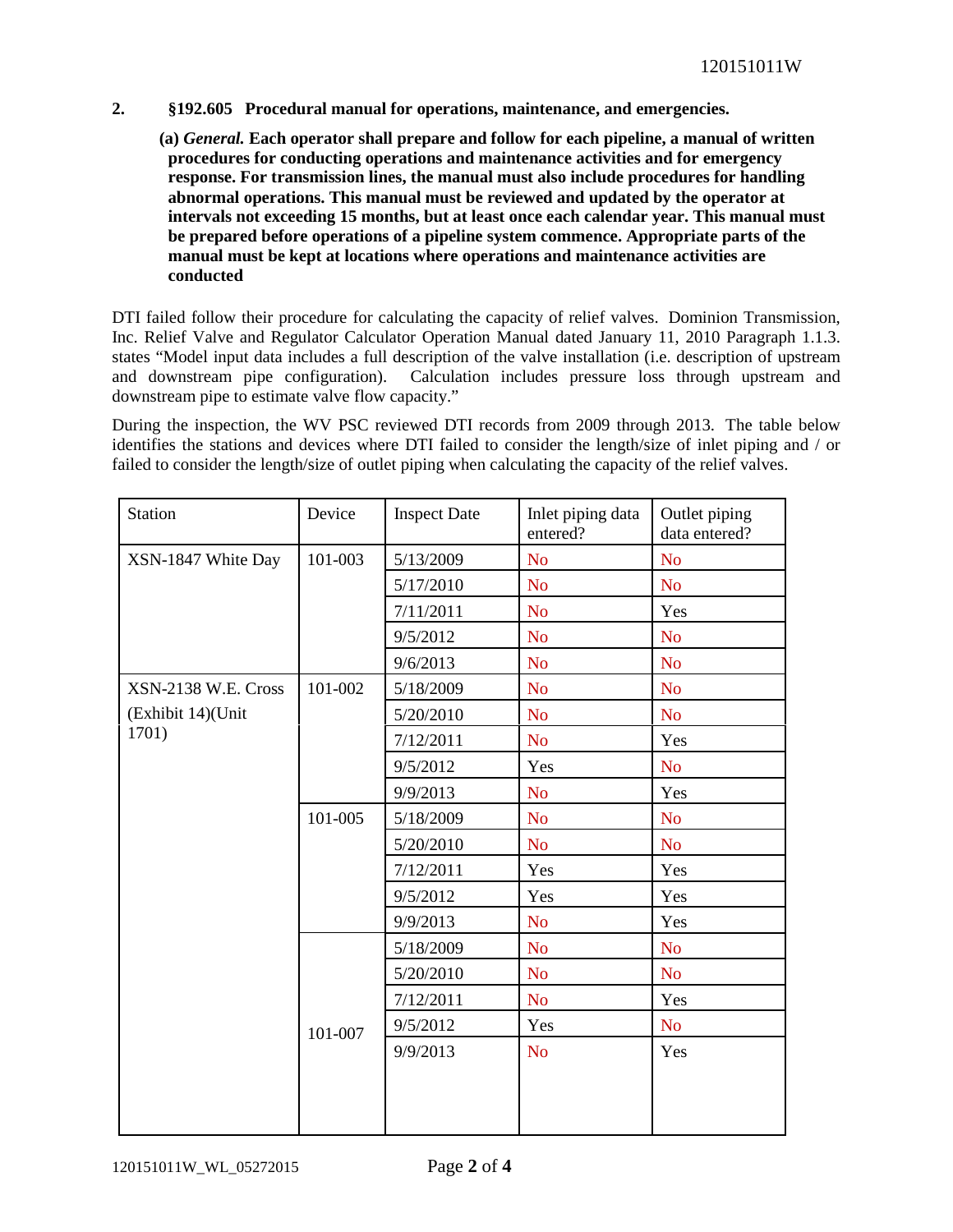| XSN-1719 Sylvester | 101-007 | 7/12/2011 | <b>No</b>      | Yes        |
|--------------------|---------|-----------|----------------|------------|
|                    |         | 10/5/2012 | N <sub>o</sub> | <b>Yes</b> |
|                    |         | 9/9/2013  | <b>No</b>      | Yes        |
|                    | 101-008 | 7/12/2011 | <b>No</b>      | Yes        |
|                    |         | 10/5/2012 | <b>No</b>      | <b>Yes</b> |
|                    |         | 9/9/2013  | <b>No</b>      | Yes        |
| XSN-1709 Twilight  | 101-007 | 7/12/2011 | Yes            | Yes        |
|                    |         | 10/5/2012 | Yes            | Yes        |
|                    |         | 9/9/2013  | <b>No</b>      | Yes        |
|                    |         | 10/2/2013 | N <sub>o</sub> | Yes        |
| XSN-1801 Auburn    | 101-003 | 6/7/2011  | <b>No</b>      | Yes        |
|                    |         | 8/19/2012 | Yes            | Yes        |
|                    |         | 8/13/2013 | <b>No</b>      | Yes        |
|                    |         | 1/6/2014  | <b>No</b>      | Yes        |

### **3. §192.743 Pressure limiting and regulating stations: Capacity of relief devices.**

 **(b) If review and calculations are used to determine if a device has sufficient capacity, the calculated capacity must be compared with the rated or experimentally determined relieving capacity of the device for the conditions under which it operates. After the initial calculations, subsequent calculations need not be made if the annual review documents that parameters have not changed to cause the rated or experimentally determined relieving capacity to be insufficient.**

DTI failed to properly calculate the relief valve capacity for Relief Valve 003 (RV-003) at regulator station XS-1979. According to DTI, RV-003 is the primary over pressure protection device for the regulator station. During the inspection, WVPSC staff reviewed relief valve capacity calculations for RV-003 from 2009 through 2013.

The DTI records indicated that the capacity of RV-003 was 69,000 Standard Cubic Feet per Hour (SCFH). After additional communications between WV PSC inspectors and DTI, DTI explained that someone at DTI must have mistyped the capacity number from the relief device manufacturer's capacity chart when entering the data into the DTI record for RV-003. The correct capacity of RV-300 should have been 40,000 SCFH, and not 60,000 SCFH.

Under 49 United States Code, § 60122, you are subject to a civil penalty not to exceed \$200,000 per violation per day the violation persists up to a maximum of \$2,000,000 for a related series of violations. For violations occurring prior to January 4, 2012, the maximum penalty may not exceed \$100,000 per violation per day, with a maximum penalty not to exceed \$1,000,000 for a related series of violations. We have reviewed the circumstances and supporting documents involved in this case, and have decided not to conduct additional enforcement action or penalty assessment proceedings at this time. We advise you to correct the item(s) identified in this letter. Failure to do so will result in Dominion Transmission, Inc. being subject to additional enforcement action.